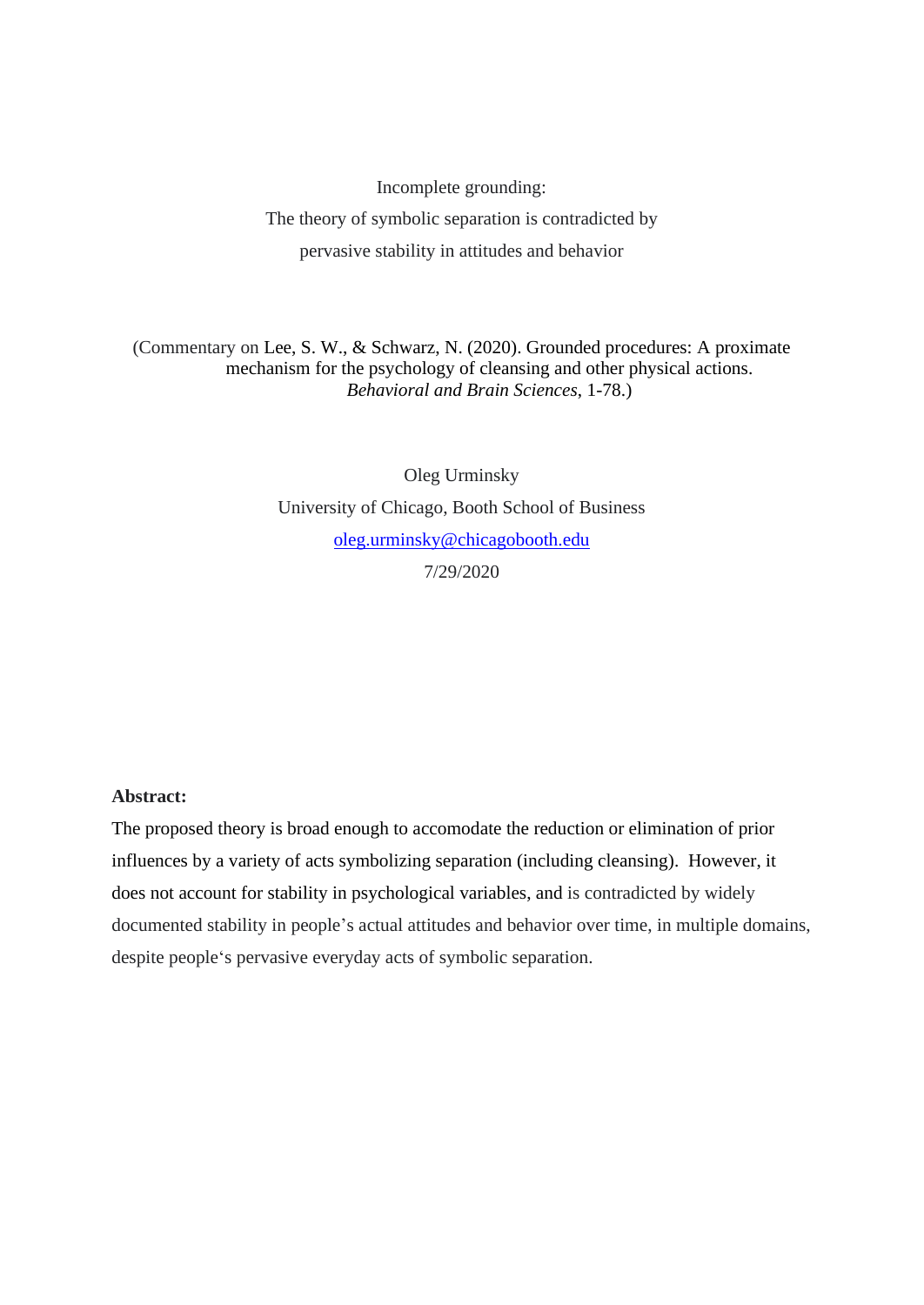A good theory, the adage goes, should fit the data like a glove – covering the fingers (i.e., where the phenomenon is found) but not the space in between (where it is not; see Roberts & Pashler 2000 for a more formal treatment). How does the theory of grounded separation fare under this criterion?

First, is there a robust empirical phenomenon about which to theorize? Lee and Schwarz (2020) concede that the basic phenomenon (e.g., less influence of past experience on decisions after hand-washing) is still under debate, and Ropovik, Sparacio and Ijzerman (2020) make a compelling case that the replicability of the basic phenomenon has not yet been established. A replication package for a strong unconfounded test of the phenomenon is needed, including defining any necessary pre-conditions in advance. This would enable a skeptical scientific field to either fully establish the robustness of the effect to its own satisfaction or demonstrate a lack of robustness in a way that would cause proponents to reconsider.

Should robustness be established, the question shifts to generalizability. Is the underlying phenomenon manifested sufficiently broadly across contexts and domains to require a general theory? The authors argue convincingly that the cleansing effects reported in the literature cannot all be explained in terms of either disgust reactions or cleansing as a morality metaphor. The proposed theory can indeed explain a broader range of potentially related effects. However, much work remains to determine whether phenomena ostensibly related to notions of connection or separation do in fact operate via the same psychological mechanism. It is not at all self-evident that any effects of closing up or of keeping stimuli, of prior ownership or of shopping via tablet computer on decision-making, for example, involve the same psychological process as cleansing.

The final challenge for an effective theory is to not only anticipate the presence of a phenomenon where it occurs, but also accurately predict *absence* of the phenomenon, where it does not. The grounded separation theory fails to specify when such effects would not occur, other than to propose modality as a moderator, due to differences in engagement of sensorimotor capacities (e.g., physical experience having stronger effects than conceptual activation). In fact, the authors are admirably precise about the intended expansiveness of the theory, stating that the theory would be falsified if "acts of separation, such as cleansing, do not result in any attenuation or elimination of an otherwise observed influence."

The theory would therefore be complete if acts of separation (which are highly frequent, as the authors note) do nearly always attenuate or eliminate prior observed influences. The proposed theory therefore makes the remarkable claim that the norm in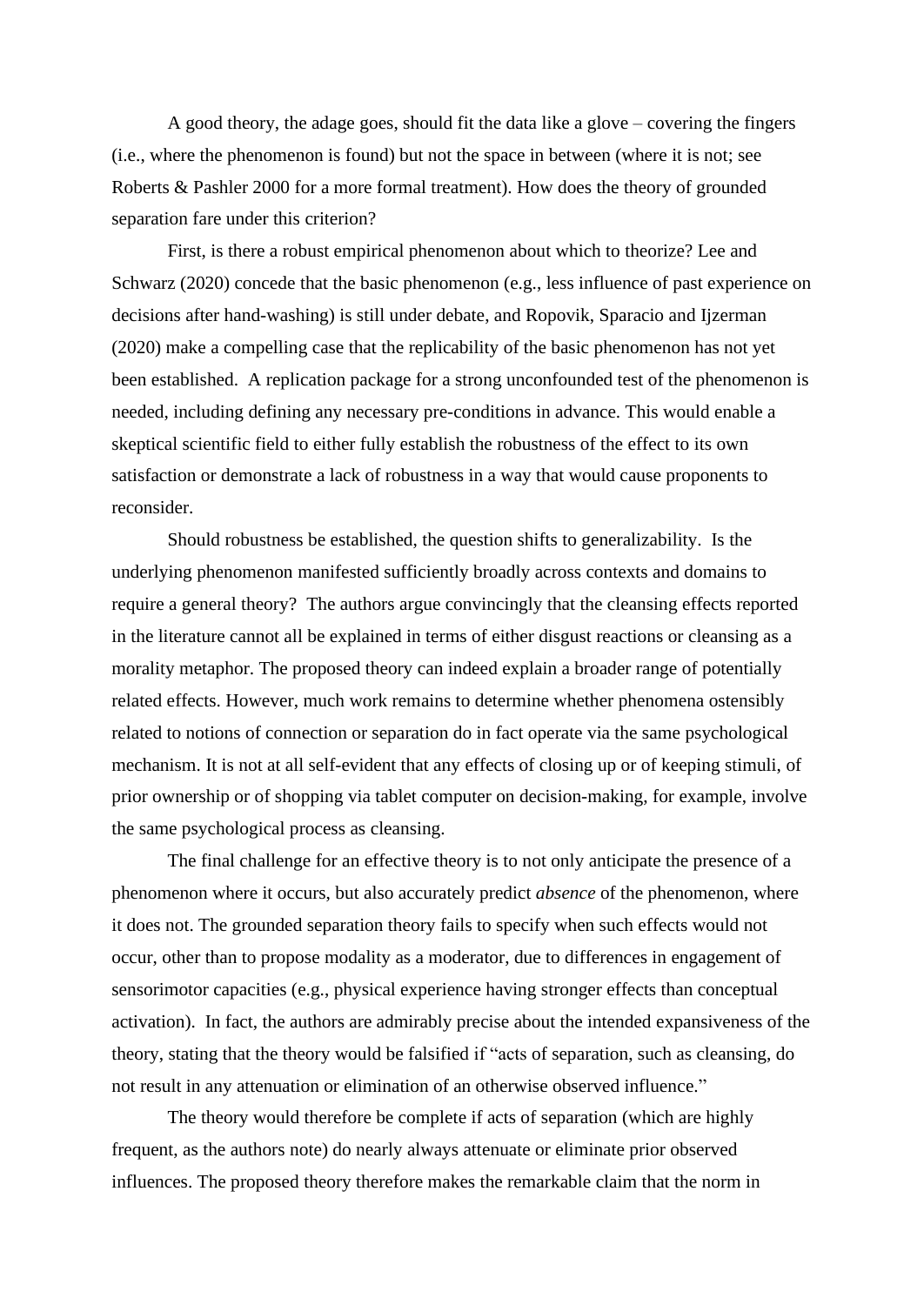human psychology must be little or no influence of even the recent past on current attitudes, decision and behaviors. Past influence should only be observed in the special case when typically ever-present separation-symbolic behaviors, such as handwashing, are absent.

This prediction directly contradicts research in a wide variety of domains, which has identified exactly the kind of long-term stability in attitudes, preferences and behavior that should be "washed away" by people's frequent separation-symbolic actions. A large research literature has found that personality traits (e.g., the Big Five) are stable over multiple years, and the stability tends to increase over the life span (summarized in Roberts and DelVecchio 2000), with similar findings for religious belief and practice (Hamberg 1991). Similar stability over time has been documented for people's optimism (Billingsley, Waehler and Hardin 1993), political party identification, and ideological orientation (Freeze & Montgomery 2016; Green and Palmquist 1994; Krosnick 1991). As a particularly striking example, given cleansing effects on optimism (Korner & Strack 2018), optimism and pessimism were largely stable over the course of a year among women undergoing cancer surgery, regardless of whether they received good or bad news about their condition (Schou et al 2005).

Another research literature has studied state dependence in people's behavior, investigating whether stable patterns of behavior occur specifically because people's current choices are influenced by their past choices (as opposed to stability due to heterogenous causal factors remaining the same). Evidence for state dependence, a persistent causal influence of prior choices (often years before) on subsequent behavior, has been found for moral behaviors (charitable giving and volunteering, Choi and Chou 2010, Meer 2013; criminal offending, Blokland and Nieuwbeerta 2010, Nagin & Paternoster 2000), moralityrelevant behaviors (voting, Denny & Doyle 2009) and behaviors that are largely non-moral (consumer purchasing, Dube, Hitsch & Rossi, 2010).

For example, consider a typical person's morning routine: She wakes up, showers, changes into her work clothes, closes her lunch into a container, exits her house, closes and locks the front door, dumps the kitchen garbage bag in the outdoor container, gets in her car and drives to work (trying to avoid other cars) and walks into her office. Between waking up and 9 AM, she has cleansed, changed, enclosed, destroyed, avoided, distanced and changed context: all "grounded procedures" carried out through physical experience, ostensibly the most impactful modality.

Nevertheless, voluminous research and everyday experience both tell us that her personality, political views, morality, religious beliefs, tastes and preferences will be quite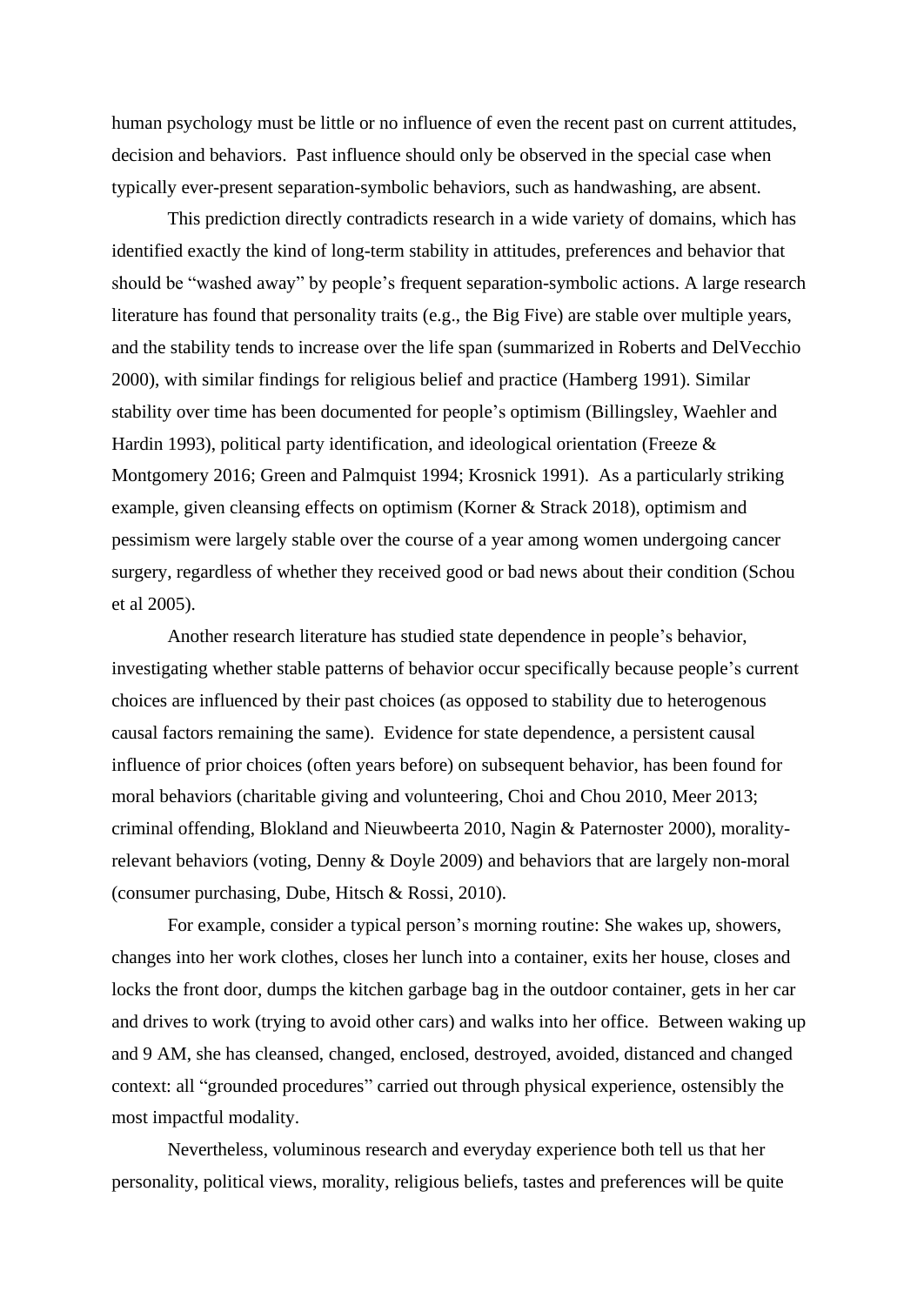unchanged, not only from the day before but often even from the year before. She will generally engage in the same hobbies, chat with the same friends, support the same political party, donate to the same charities, shop at the same store for largely the same goods, and have similar feelings about her life and her future, with her past behavior continuing to drive her current behavior, no matter how many everyday acts of symbolic separations she conducts.

In short, the theoretical advance here is broadening without "tightening", recategorizing psychological phenomena without providing a more precise glove-like description of human behavior. The result, I fear, is instead a quite large mitten-theory with perhaps only a very small empirical hand inside; a theory of instabilities spotted in the lab that fails to account for the actual pervasive stability in the typical person's everyday life.